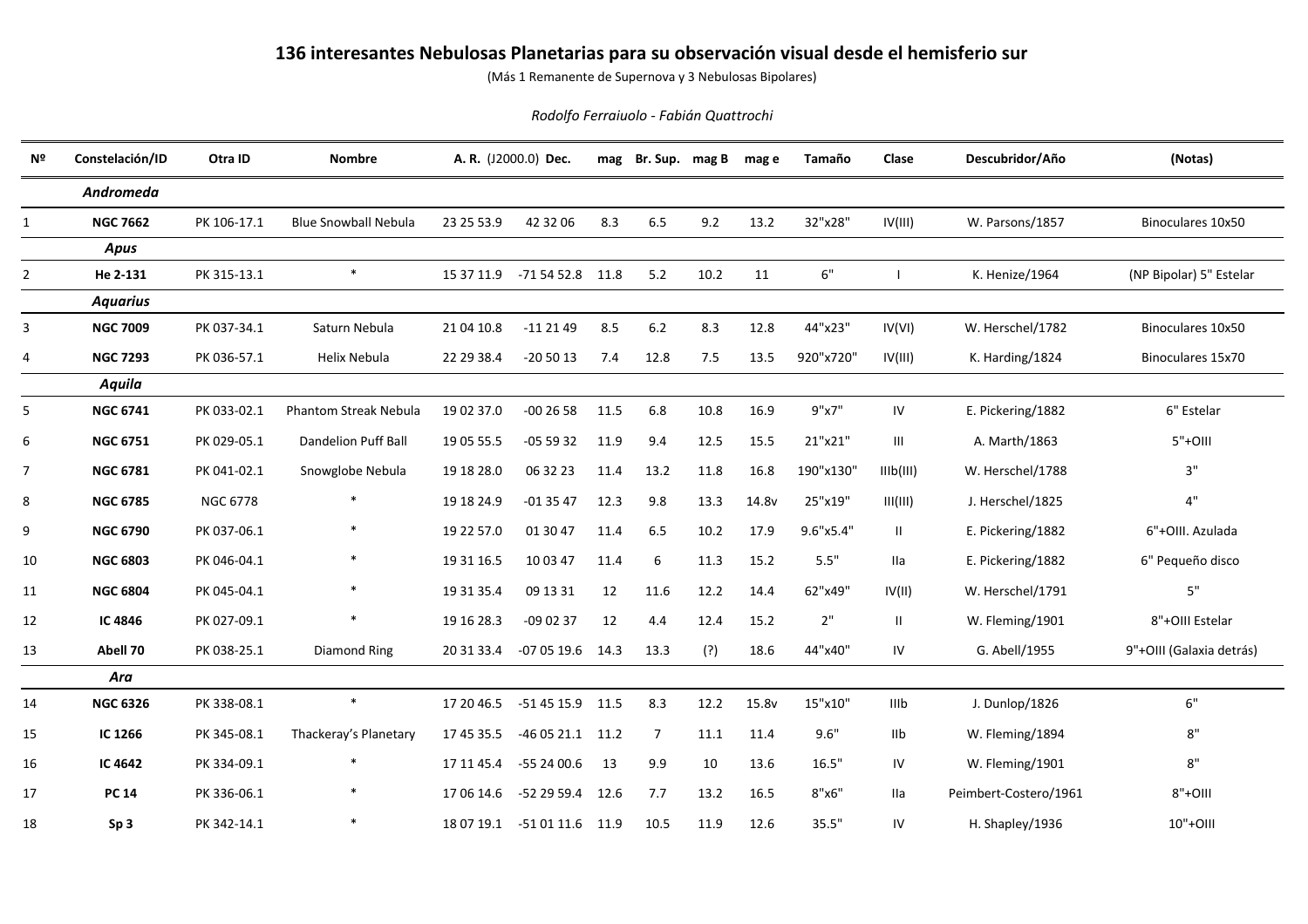| Nº | Constelación/ID         | Otra ID     | <b>Nombre</b>           |            | A. R. (J2000.0) Dec.        |      | mag Br. Sup. mag B mag e |      |                   | Tamaño    | Clase          | Descubridor/Año          | (Notas)                  |
|----|-------------------------|-------------|-------------------------|------------|-----------------------------|------|--------------------------|------|-------------------|-----------|----------------|--------------------------|--------------------------|
|    | <b>Auriga</b>           |             |                         |            |                             |      |                          |      |                   |           |                |                          |                          |
| 19 | IC 2149                 | PK 166+10.1 | $\ast$                  | 05 56 23.9 | 46 06 16.9 10.7             |      | $\overline{7}$           | 10.5 | 11,6              | 15"x10"   | IIIb(II)       | W. Fleming/1906          | 5" Azulada               |
|    | <b>Canis Major</b>      |             |                         |            |                             |      |                          |      |                   |           |                |                          |                          |
| 20 | IC 2165                 | PK 221-12.1 | $\ast$                  | 06 21 42.7 | $-125914$ 10.6              |      | 5.9                      | 11,1 | 17.9              | 9"x7"     | IIIb           | W. Fleming/1898          | 8" Verde-azulada         |
|    | Carina                  |             |                         |            |                             |      |                          |      |                   |           |                |                          |                          |
| 21 | <b>NGC 2867</b>         | PK 278-05.1 | $\ast$                  | 09 21 25.5 | -58 18 42.3                 | 9.7  | 7.7                      | 9.7  | 13.6              | 27"       | ${\sf IV}$     | J. Herschel/1834         | 5" Azulada               |
| 22 | <b>NGC 3211</b>         | PK 286-04.1 |                         | 10 17 50.4 | $-624016.0$ 10.7            |      | 8.7                      | 11.8 | 18(b)             | 16"       | IIb            | J. Herschel/1837         | 6" Azulada               |
| 23 | <b>IC 2448</b>          | PK 285-14.1 |                         | 09 07 06.3 | $-695616.6$ 10.5            |      | 6.7                      | 11.1 | 14.2              | 9"        | IIb            | W. Fleming/1898          | $8"+OIII$                |
| 24 | IC 2553                 | PK 285-05.1 |                         | 10 09 20.9 | $-623649$                   | 10.3 | 8.6                      | 10.9 | 15.5              | 9"        | IIb            | W. Fleming/1893          | 8"+OIII Casi estelar     |
| 25 | IC 2621                 | PK 291-04.1 |                         | 11 00 20.3 | $-65$ 14 58.1 10.5          |      | 4.8                      | 11.5 | 15.4              | 5"        | $\mathbf{I}$   | W. Fleming/1907          | 8" Estelar Azulada       |
| 26 | He 2-36                 | PK 279-03.1 | $\ast$                  |            | 09 43 26.0 -57 16 59.6 11.4 |      | 8.2                      | 11.5 | 11.3              | 25"       | <b>IIIb</b>    | K. Henize/1964           | $8"+OIII$                |
|    | <b>Centaurus</b>        |             |                         |            |                             |      |                          |      |                   |           |                |                          |                          |
| 27 | <b>NGC 3699</b>         | PK 292+01.1 | $\ast$                  | 11 27 57.2 | -59 57 29                   | 11.3 | 13.1                     | 10   | 14(?)             | 70"       | VI             | J. Herschel/1834         | 4"                       |
| 28 | <b>NGC 3918</b>         | PK 294+04.1 | <b>Blue Planetary</b>   | 11 50 17.8 | $-571057$                   | 8.5  | 5.7                      | 8.7  | 10.8              | 19"       | I1b            | J. Herschel/1834         | 5" Azulada               |
| 29 | <b>NGC 5307</b>         | PK 312+10.1 |                         |            | 13 51 03.3 -51 12 22.5      | 11.1 | 9.1                      | 12.1 | 14.7              | 20"x15"   | Ш              | J. Herschel/1836         | $8"+OIII$                |
| 30 | Lo <sub>5</sub>         | PK 286+11.1 |                         | 11 13 50.5 | -48 05 33                   | 12.5 | 14.7                     | 11.7 | (?)               | 215"      | IV             | A. Longmore/1976         | 14"+(UHC u OIII)         |
| 31 | Fg 1                    | PK 290+07.1 |                         | 11 28 36.4 | $-525605$                   | 11.4 | 11.8                     | 13.1 | (?)               | 42"x36"   | III(IV)        | W. Fleming/1907          | $8"+OIII$                |
| 32 | He 2-111                | PK 315-00.1 |                         | 14 33 18.3 | $-604944.4$ 12.4            |      | (?)                      | 16.3 | 16.7              | 32"       | II(III)        | K. Henize/1964           | 14"+OIII (alfa Cen dif.) |
| 33 | ESO 172-7               | PGC 3074547 | <b>Boomerang Nebula</b> |            | 12 44 45.5 -54 31 11.4 12.4 |      | (?)                      | (?)  | 12.6 <sub>v</sub> | 105"x73"  | (R)            | K.Taylor-M. Scarrot/1980 | "Neb. Bipolar" 8"        |
|    | Cetus                   |             |                         |            |                             |      |                          |      |                   |           |                |                          |                          |
| 34 | <b>NGC 246</b>          | PK 118-74.1 | Cetus Bubble            |            | 00 47 03.8 -11 52 21.7 10.9 |      | 13.8                     | 8    | 11.0              | 276"x246" | IIIb           | W. Herschel/1785         | $6"$                     |
|    | <b>Chamaleon</b>        |             |                         |            |                             |      |                          |      |                   |           |                |                          |                          |
| 35 | <b>NGC 3195</b>         | PK 296-20.1 | $\ast$                  | 10 09 20.9 | $-805131$                   | 10   | 8.8                      | 11   | 15.3              | 42"x37"   | $\mathbf{III}$ | J. Herschel/1835         | 8" Blanquecina           |
|    | <b>Circinus</b>         |             |                         |            |                             |      |                          |      |                   |           |                |                          |                          |
| 36 | <b>NGC 5315</b>         | PK 309-04.2 | $\ast$                  | 13 53 57.3 | $-663052$                   | 9.8  | 14                       | 13   | 14.4              | $6"$      | $\mathbf{II}$  | R. Copeland/1883         | 8" Estelar Azulada       |
|    | <b>Corona Australis</b> |             |                         |            |                             |      |                          |      |                   |           |                |                          |                          |
| 37 | IC 1297                 | PK 358-21.1 | $\ast$                  | 19 17 23.4 | -39 36 47                   | 10.7 | 5.8                      | 9.8  | 14.2              | 8"x62"    | $\mathbf{II}$  | W. Fleming/1894          | 9"+OIII Azulada          |
|    | Corvus                  |             |                         |            |                             |      |                          |      |                   |           |                |                          |                          |
| 38 | <b>NGC 4361</b>         | PK 294+43.1 | $\ast$                  | 12 24 30.8 | $-184705$                   | 10.9 | 11.2                     | 10.3 | 13.2              | 45"x110"  | IIIa(II)       | W.Herschel/1785          | 4" Blanquecina           |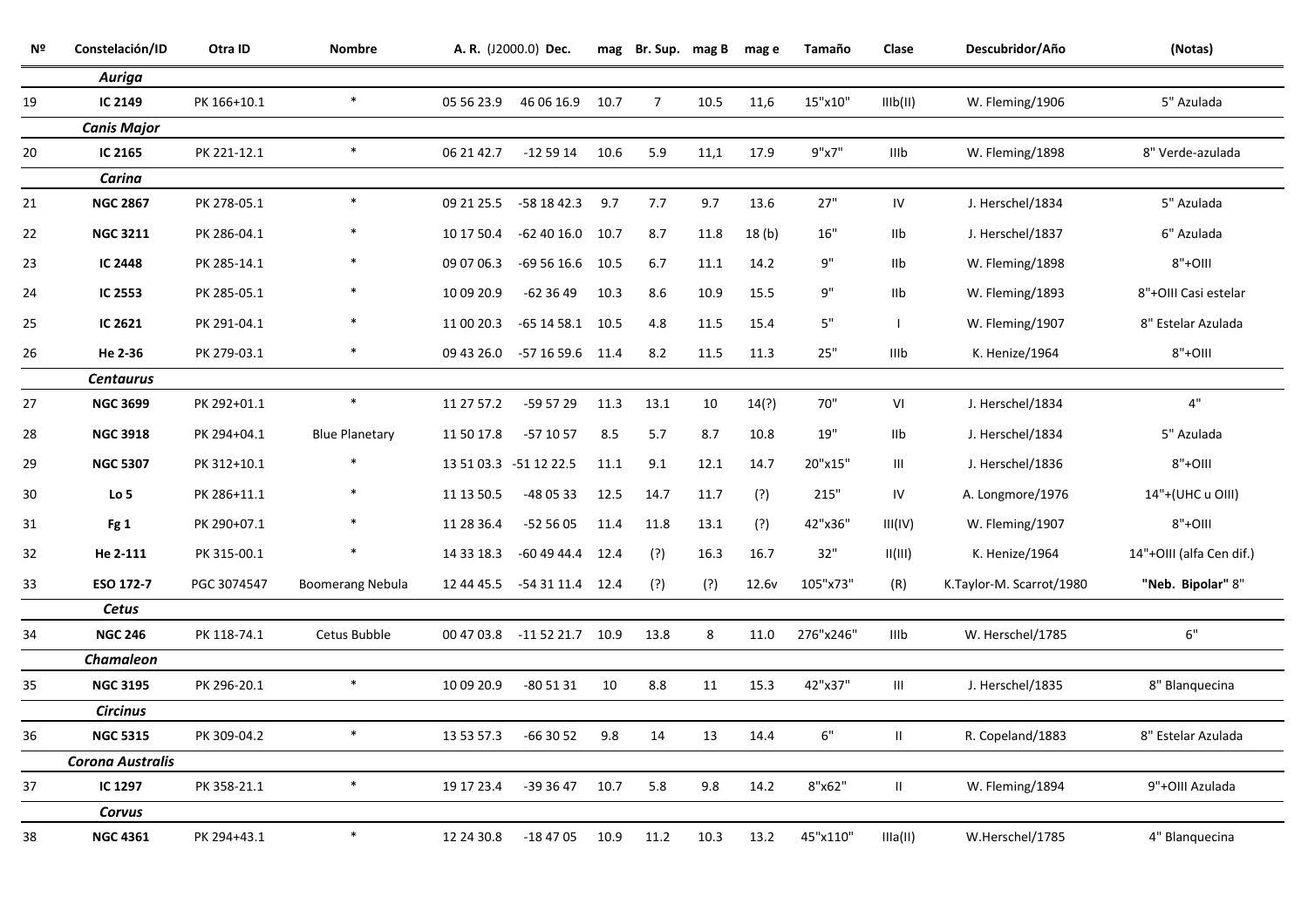| Nº | Constelación/ID   | Otra ID        | <b>Nombre</b>             |            | A. R. (J2000.0) Dec.        | mag  | Br. Sup. mag B |      | mag e | Tamaño     | Clase                    | Descubridor/Año          | (Notas)                  |
|----|-------------------|----------------|---------------------------|------------|-----------------------------|------|----------------|------|-------|------------|--------------------------|--------------------------|--------------------------|
|    | Cygnus            |                |                           |            |                             |      |                |      |       |            |                          |                          |                          |
| 39 | <b>NGC 6826</b>   | PK 083+12.1    | <b>Blinking Planetary</b> | 19 44 48.2 | 50 31 30                    | 8.8  | 6.7            | 9.8  | 10.4  | 27"x24"    | IIIa(II)                 | W. Herschel/1793         | 4" Azulada               |
| 40 | <b>NGC 6894</b>   | PK 069-02.1    | $\ast$                    | 20 16 23.8 | 30 33 54.2 12.3             |      | 11.2           | 14.4 | 17.6  | 44"x39"    | IV(II)                   | W. Herschel/1784         | $5"+OIII$                |
| 41 | <b>NGC 7008</b>   | PK 093+05.2    | Fetus Nebula              | 21 00 32.8 | 54 32 36                    | 10.7 | 11.2           | 13.3 | 13.2  | 98"x75"    | III                      | W. Herschel/1787         | 5"+OIII Azulada          |
| 42 | <b>NGC 7026</b>   | PK 089+00.1    | Cheese Burger nebula      | 21 06 18.6 | 47 51 08                    | 10.9 | 7.9            | 12.7 | 14.2  | 27"x11"    | Illa                     | S. Burnham/1873          | $8"$                     |
| 43 | <b>NGC 7027</b>   | PK 084-03.1    | Green Rectangle           | 21 07 01.7 | 42 14 10                    | 8.5  | 5              | 10.4 | 16.3  | 18"x10"    | Illa                     | J. Stephan/1878          | 5" Azulada               |
| 44 | <b>NGC 7048</b>   | PK 088-01.1    | $\ast$                    | 21 14 15.2 | 46 17 19                    | 12.1 | 11.8           | 11.3 | 19.1  | 60"        | IIIb                     | J. Stephan/1878          | 5" Blanca-azulada        |
| 45 | PK 064+05.1       | Hen 2-438      | Campbell's star           | 19 34 45.2 | 30 30 58.7                  | 10.4 | 6.5            | 10.4 | 12.5  | 12.6"x9.6" | IV                       | Campbell/1893            | 8" Peg. disco grisáceo   |
| 46 | PK 080-06.1       | <b>CRL2688</b> | Egg nebula                | 21 02 18.9 | 36 41 39.1                  | 14   | 12.3           | 15.5 | 12.3  | 54"x30"    | (R)                      | R. Sahai-J. Trauger/1996 | "Bip. Protoplanetaria"8" |
|    | <b>Delphinus</b>  |                |                           |            |                             |      |                |      |       |            |                          |                          |                          |
| 47 | <b>NGC 6891</b>   | PK 054-12.1    | $\ast$                    | 20 15 08.9 | 12 42 15                    | 10.5 | 10.5           | 11.7 | 12.4  | 74"x62"    | IIa(IIb)                 | R. Copeland/1884         | 5" Azulada               |
| 48 | <b>NGC 6905</b>   | PK 061-09.1    | Blue Flash Nebula         | 20 22 23.0 | 20 06 16                    | 11.1 | 9.9            | 11.9 | 15.7  | 42"x35"    | III(III)                 | W. Herschel/1784         | $8"$                     |
| 49 | Abell 72          | PK 038-25.1    | $\ast$                    |            | 20 31 33.4 -07 05 19.6 14.3 |      | 13.3           | (?)  | 18.6  | 44"x40"    | IV                       | G. Abell/1955            | 8"+OIII                  |
|    | <b>Eridanus</b>   |                |                           |            |                             |      |                |      |       |            |                          |                          |                          |
| 50 | <b>NGC 1535</b>   | PK 206-40.1    | Cleopatra's Eye           | 04 14 15.8 | $-12442$                    | 9.6  | 8.7            | 9.6  | 12.2  | 48"x42"    | IV(IIc)                  | W. Herschel/1785         | 3" Azul-verdosa          |
|    | <b>Fornax</b>     |                |                           |            |                             |      |                |      |       |            |                          |                          |                          |
| 51 | <b>NGC 1360</b>   | PK 206-40.1    | <b>Comet Planetary</b>    |            | 03 33 14.6 -25 52 17.9 9.4  |      | 15.1           | 9.6  | 11.4  | 540"x300"  | III                      | F. A. T. Winnecke/1868   | 3"                       |
|    | Gemini            |                |                           |            |                             |      |                |      |       |            |                          |                          |                          |
| 52 | <b>NGC 2371/2</b> | PK 189+19.1    | Double Bubble Nebula      | 07 25 33.9 | 29 29 16                    | 11,2 | 12.9           | 13   | 14.9  | 74"x54"    | IIIa(II)                 | W. Herschel71785         | (NP Bipolar) 6"+OIII     |
| 53 | <b>NGC 2392</b>   | PK 197+17.1    | Clown Face/Eskimo         | 07 29 10.8 | 20 54 43                    | 9.2  | 8.3            | 9.9  | 10.5  | 47"x43"    | IIIb(IIIb)               | W. Herschel/1787         | 4" Azulada               |
| 54 | <b>Min 1-7</b>    | PK 189+07.1    | $\ast$                    | 06 37 20.9 | 24 00 36                    | 13   | 11             | 13.5 | 19.6  | 38"x20"    | lia                      | R. Minkowski/1946        | 12" Ligeramente oval     |
| 55 | Abell 21          | PK 205+14.1    | Medusa Nebula             | 07 28 59.5 | 13 15 38                    | 10.3 | 15.7           | 15.9 | 16    | 760"x615"  | $\vee$                   | G. Abell/1955            | $4"+OIII$                |
| 56 | J 900             | PK 194+02.1    | $\ast$                    |            | 06 25 57.2 17 47 27.4 12.4  |      | 8.4            | 13   | 17.8  | 12"x10"    | IIIb(II)                 | R. Jonckheere/1916       | $5"$                     |
|    | Grus              |                |                           |            |                             |      |                |      |       |            |                          |                          |                          |
| 57 | IC 5148           | IC 5150        | Ghost-Ring Nebula         | 21 59 35.1 | $-392308$                   | 11   | 12.2           | 11.8 | 16.5  | 120"       | ${\sf IV}$               | W. Gale/1 894            | $8"+OIII$                |
|    | <b>Hercules</b>   |                |                           |            |                             |      |                |      |       |            |                          |                          |                          |
| 58 | <b>NGC 6210</b>   | PK 043+37.1    | Turtle Nebula             | 16 44 29.5 | 23 48 00                    | 8.8  | 6.1            | 9.3  | 12.7  | 48"x8"     | II(IIb)                  | F. von Struve/1825       | 3"                       |
| 59 | IC 4593           | PK 025+40.1    | White Eyed Pea            | 16 11 44.5 | 12 04 17                    | 10.7 | 6.8            | 10.9 | 11.2  | 13"X10"    | $\mathbb{H}(\mathbb{H})$ | W. Fleming/1907          | 8" Azul-verdosa Pequeña  |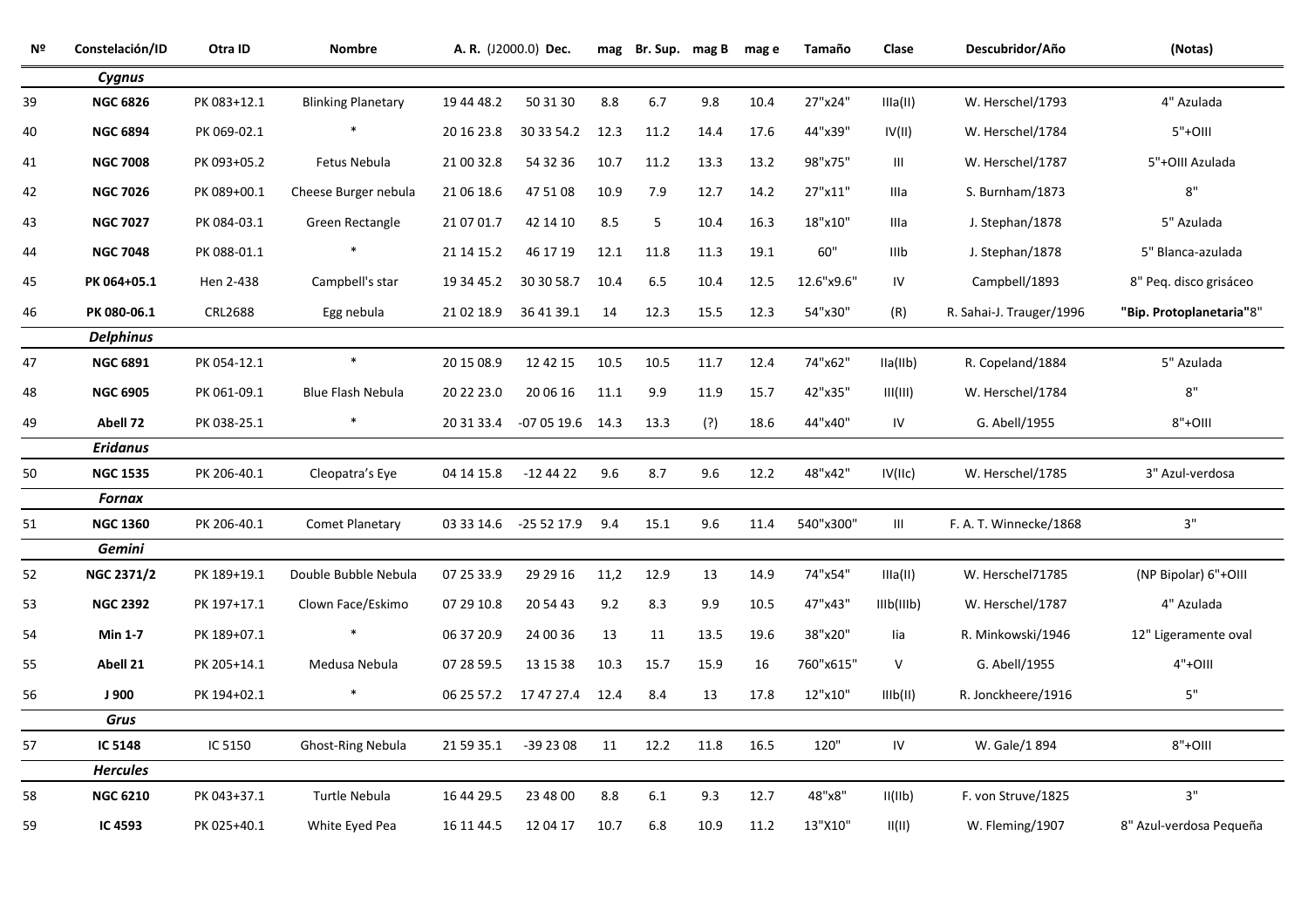| Nº | Constelación/ID | Otra ID         | <b>Nombre</b>       |            | A. R. (J2000.0) Dec.        | mag  | Br. Sup. | mag B | mag e          | Tamaño      | Clase         | Descubridor/Año        | (Notas)                     |
|----|-----------------|-----------------|---------------------|------------|-----------------------------|------|----------|-------|----------------|-------------|---------------|------------------------|-----------------------------|
| 60 | Abell 39        | PK 047+42.1     | $\ast$              | 16 27 33.4 | 27 54 34.5                  | 12.9 | 15       | 13.7  | 15.7           | 174"        | IIc           | G. Abell/1955          | 12"+0III                    |
| 61 | $Vy$ 1-2        | PK 053+24.1     |                     | 17 54 22.9 | 28 00 00.1                  | 12   | 6.2      | 10.8  | 17.6           | 5.2"x4.1"   | Ш.            | A. Vyssotsky/1942      | 8" Casi estelar             |
| 62 | Hu 2-1          | PK 051+09.1     | $\ast$              | 18 49 47.5 | 20 50 39.3 11.6             |      | 4.5      | (?)   | 13.3           | 2.6"        |               | M. Humason/1921        | 12" Estelar                 |
|    | <b>Hydra</b>    |                 |                     |            |                             |      |          |       |                |             |               |                        |                             |
| 63 | <b>NGC 2610</b> | PK 239+13.1     | $\ast$              | 08 33 23.5 | $-160855.9$ 12.8            |      | 12.1     | 13.6  | 15.9           | 50"x47"     | IV(II)        | W. Herschel/1785       | 6" Grisácea                 |
| 64 | <b>NGC 3242</b> | PK 261+32.1     | Ghost of Jupiter    | 10 24 46.1 | $-183833$                   | 7.8  | 6.7      | 8.6   | 12.3           | 40"x35"     | IV(IIIb)      | W. Herschel/1785       | Disco desde 2"              |
| 65 | Abell 33        | PK 238+34.1     |                     | 09 39 09.2 | $-024833$                   | 13.4 | 16.4     | 15.4  | 15.5           | 270"        | llb           | G. Abell/1955          | 5"+OIII Dif. est. 7ªm cerca |
| 66 | K 1-22          | PK 283+25.1     | Southern Owl Nebula | 11 26 44.4 | -34 22 14.9                 | 12   | (?)      | 12.6  | 17.4           | 184"        | IIIb          | L. Kohoutek/1971       | $8"+OIII$                   |
|    | Lepus           |                 |                     |            |                             |      |          |       |                |             |               |                        |                             |
| 67 | IC 418          | PK 215-24.1     | Raspberry Nebula    |            | 05 27 28.3 -12 41 48.2 9.3  |      | 5.6      | 9.8   | 10.7           | 14"x11"     | IV            | W. Fleming/1891        | 4" Azulada                  |
|    | Libra           |                 |                     |            |                             |      |          |       |                |             |               |                        |                             |
| 68 | Me 2-1          | PK 342+27.1     | $\ast$              |            | 15 22 19.3 -23 37 31.4 11.5 |      | 6.9      | 12,2  | 16.7           | 6"          | Ш.            | P. Merrill/1942        | 8" Pequeño disco            |
|    | Lupus           |                 |                     |            |                             |      |          |       |                |             |               |                        |                             |
| 69 | <b>NGC 5873</b> | PK 331+16.1     | $\ast$              | 15 12 50.9 | -38 07 34.0                 | 9.7  | $4.8\,$  | 13.3  | 15.5           | $7"$        | $\mathbf{II}$ | R. Copeland/1883       | 6" Azulada                  |
| 70 | <b>NGC 5882</b> | IC 1108         |                     | 15 16 49.9 | -45 38 58.4 10.9            |      | 7.5      | 10.5  | 13.4           | 14"         | III(IIb)      | J. Herschel/1834       | 6" Verde-azulada            |
| 71 | <b>NGC 6026</b> | PK 341+13.1     |                     | 16 01 21.2 | $-343229$                   | 12.9 | 12.3     | 13.2  | 13.3           | 54"x36"     | IV            | J. Herschel/1837       | $8"+OIII$                   |
| 72 | IC 4406         | PK 319+15.1     | Retina Nebula       | 14 22 26.4 | -44 09 04                   | 10.3 | 10.1     |       | 11.5 $14.4(b)$ | 102"x36"    | IV(III)       | W. Fleming/1901        | 6" Blanco-verde/azul        |
|    | Lyra            |                 |                     |            |                             |      |          |       |                |             |               |                        |                             |
| 73 | M 57            | <b>NGC 6720</b> | Ring Nebula         | 18 53 35.1 | 33 01 45                    | 8.7  | 9.3      | 9.7   | 15.3           | 105"x78"    | IV(III)       | A. de Pellepoix/1779   | Binoculares 15x70           |
| 74 | <b>NGC 6765</b> | PK 062+09.1     |                     | 19 11 07.2 | 30 32 54.0                  | 12.9 | 11.8     | 13.1  | 16             | 40"         | V             | A. Marth/1864          | $8"+OIII$                   |
| 75 | Min 1-64        | PK 064+15.1     | $\ast$              | 18 50 01.6 | 35 14 35.2 13.3             |      | 10.3     | 12.9  | 14.5           | 17.5"x16.8" | IV            | R. Minkowski/1946      | 10"+OIII                    |
|    | Monoceros       |                 |                     |            |                             |      |          |       |                |             |               |                        |                             |
| 76 | <b>NGC 2346</b> | PK 215+03.1     | $\ast$              | 07 09 22.5 | $-004824$ 11.8              |      | 11.3     | 11.8  | 11.5           | 60"x50"     | IIIb(IV)      | W. Herschel/1790       | (NP Bipolar) 8"             |
|    | Musca           |                 |                     |            |                             |      |          |       |                |             |               |                        |                             |
| 77 | <b>NGC 4071</b> | PK 298-04.1     | $\ast$              | 12 04 15.3 | -67 18 35.2                 | 13   | 13.7     | 13.9  | 19.2           | 75"         | IIIb          | J. Herschel/1835       | $8"+OIII$                   |
| 78 | <b>NGC 5189</b> | IC 4274         | Spiral Planetary    | 13 33 32.9 | -65 58 27                   | 10.3 | 11.9     | 10.3  | 14             | 140"        | V             | J. Dunlop/1826         | 8" Blanquecina              |
| 79 | IC 4191         | PK 304-04.1     | $\ast$              | 13 08 47.6 | $-673837.7$ 11.6            |      | 6        | 10.3  | 16.4           | 5"          | Ш.            | W. Fleming/1907        | 8" Azulada                  |
| 80 | CnMy 18         | PK 307-04.1     | Hourglass Nebula    |            | 13 39 34.1 -67 22 45.5 12.2 |      | 6.1      | 11.8  | 14.4(b)        | $4"$        | Illa          | A.Cannon-M.Mayall/1940 | (NP Bipolar) 8"+OIII        |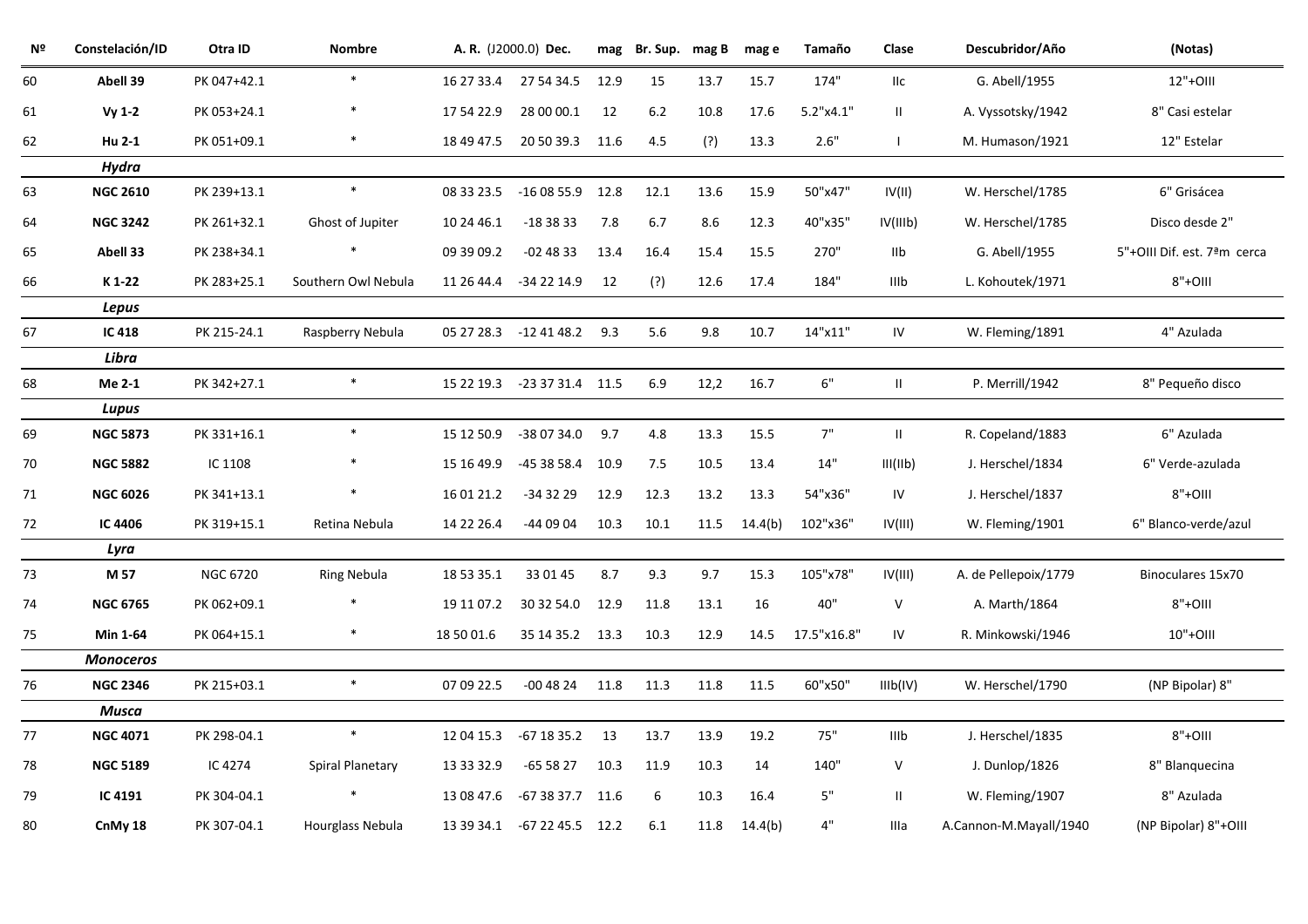| Nº  | Constelación/ID  | Otra ID     | <b>Nombre</b>           |            | A. R. (J2000.0) Dec.        |      | mag Br. Sup. mag B |      | mag e | Tamaño    | Clase    | Descubridor/Año        | (Notas)                           |
|-----|------------------|-------------|-------------------------|------------|-----------------------------|------|--------------------|------|-------|-----------|----------|------------------------|-----------------------------------|
|     | <b>Norma</b>     |             |                         |            |                             |      |                    |      |       |           |          |                        |                                   |
| 81  | NGC 6164/5       | PK 336-00.1 | $\ast$                  | 16 33 52.0 | -48 06 00                   | 12.4 | (?)                | (?)  | 6.8   | 372"      | (R/E)    | J. Herschel/1834       | "Neb. Bipolar" 6"+UHC             |
| 82  | He 2-141         | PK 325-04.1 | *                       |            | 15 59 09.1 -58 23 51.1 12.4 |      | 9                  | 11.3 | 13.6  | 16"x12"   | II(IIIa) | K. Henize/1964         | 11"+0III                          |
| 83  | Mz 1             | PK 322-02.1 | $\ast$                  | 15 34 16.6 | -59 08 59.3 12.5            |      | 10.4               | 12.8 | (?)   | $26"$     | IV(VI)   | D. Menzel/1922         | (NP Bipolar) 6"+OIII              |
| 84  | Mz 2             | PK 329-02.2 | $\ast$                  |            | 16 14 32.0 -54 57 03.9 11.9 |      | 9.5                | 9.9  | 12    | 25"x21"   | IV(III)  | D. Menzel/1922         | $6"+OIII$                         |
| 85  | Mz <sub>3</sub>  | PK 331-01.1 | Ant Nebula              | 16 17 13.6 | -51 59 06.1 13.8            |      | 11.5               | 10.8 | 14.1  | 35"x16"   | VI       | D. Menzel/1922         | (NP Bipolar) $8"+UHC$ o H $\beta$ |
| 86  | Sp <sub>1</sub>  | PK 329+02.1 | Fine Ring Nebula        |            | 15 51 41.2 -51 31 23.2 13.6 |      | 13.9               | 16.2 | 14    | 76"       | IV       | H. Shapley/1936        | $9"+OIII$                         |
|     | <b>Ophiuchus</b> |             |                         |            |                             |      |                    |      |       |           |          |                        |                                   |
| 87  | <b>NGC 6309</b>  | PK 009+14.1 | Box Nebula              | 17 14 04.3 | $-125439$                   | 11.6 | 11                 | 10.8 | 14    | 52"       | IIIb(VI) | E. Tempel/1876         | 6"+OIII Verdosa                   |
| 88  | <b>NGC 6369</b>  | PK 002+05.1 | Little Ghost Nebula     | 17 29 20.5 | $-234538.0$ 11.4            |      | 10.5               | 12.9 | 15.9  | 58"x34"   | IV(II)   | W. Herschel/1784       | 5" Azul-verdosa                   |
| 89  | <b>NGC 6572</b>  | PK 034+11.1 | <b>Emerald Nebula</b>   | 18 12 06.4 | 06 51 13                    | 8.1  | 4.7                | 9.3  | 12    | 16"x13"   | lla      | F. von Struve/1825     | 6" Azul-verdosa                   |
| 90  | IC 4634          | PK 000+12.1 | *                       | 17 01 33.6 | $-214934$ 10.9              |      | 6.5                | 12.3 | 13.9  | 10"x8"    | IIa(III) | W. Fleming/1893        | 8"+OIII Azulada                   |
| 91  | <b>Min 2-9</b>   | PK 010+18.2 | <b>Butterfly Nebula</b> | 17 05 37.8 | $-100832.4$ 14.6            |      | 12.4               | 12.9 | 15.7  | 39"x15"   | IIC(VI)  | R. Minkowski/1947      | (NP Bipolar) 12"+UHC              |
|     | <b>Orion</b>     |             |                         |            |                             |      |                    |      |       |           |          |                        |                                   |
| 92  | <b>NGC 2022</b>  | PK 196-10.1 | $\ast$                  | 05 42 06.3 | 09 05 09.0 11.1             |      | 9.9                | 12.4 | 14.7  | 28"x27"   | IV(II)   | W. Herschel/1785       | 4" Verde-azulada                  |
| 93  | Abell 12         | PK 198-06.1 | *                       | 06 02 20.2 | 09 39 13.1 13.9             |      | 12.9               | 11.4 | 19.1  | 48"x37"   | II(IV)   | G. Abell/1964          | 6"+OIII(mu Ori dif.visión)        |
| 94  | J320             | PK 190-17.1 | $\ast$                  | 05 05 34.4 | 10 42 21.7 12.9             |      | 10                 | 11.7 | 14.4  | 25"x13"   | II(IV)   | R. Jonckheere/1916     | $9"+OIII$                         |
| 95  | K 1-7            | PK 197-14.1 | $\ast$                  | 05 31 45.6 | 06 56 03                    | 12.7 | 11.2               | 15.2 | 19.5  | 34"       | Ш        | L. Kohoutek/1963       | $6"+OIII$                         |
|     | <b>Pegasus</b>   |             |                         |            |                             |      |                    |      |       |           |          |                        |                                   |
| 96  | <b>NGC 7094</b>  | PK 066-28.1 | $\ast$                  | 21 36 53.0 | 12 47 20                    | 13.4 | 14.1               | 13.6 | 13.7  | 99"x91"   | IV       | L. Swift/1884          | $8"+OIII$                         |
| 97  | Jn <sub>1</sub>  | PK 104+29.1 | *                       | 23 35 53.5 | 30 28 02.1 15.1             |      | 18.5               | 15.5 | 16.1  | 320"      | IIIb     | R. Jones/1941          | $8"+OIII$                         |
|     | <b>Perseus</b>   |             |                         |            |                             |      |                    |      |       |           |          |                        |                                   |
| 98  | M 76             | NGC 650/1   | Little Dumbbell         | 01 42 19.7 | 51 34 25                    | 10.1 | 12                 | 12.2 | 17    | 186"x147" | III(VI)  | Mèchain/1780-W. H/1787 | $3"+UHC$                          |
| 99  | IC 351           | PK 159-15.1 |                         | 03 47 32.9 | 35 02 49.2                  | 12   | 7.1                | 15   | 15.8  | 8"x6"     | lla      | E. Barnard/1891        | $6"+OIII$                         |
| 100 | IC 2003          | PK 161-14.1 | $\ast$                  | 03 56 22.0 | 33 52 30.8 11.5             |      | 6.6                | 14.7 | 15    | 8.6"x6"   | Ш.       | E. Hubble/1920         | $8"$                              |
| 101 | Abell 4          | PK 144-15.1 | $\ast$                  | 02 45 23.8 | 42 33 04                    | 16.7 | 14.5               | (?)  | 19.4  | $25"$     | IIIb     | G. Abell/1964          | $8"+OIII$                         |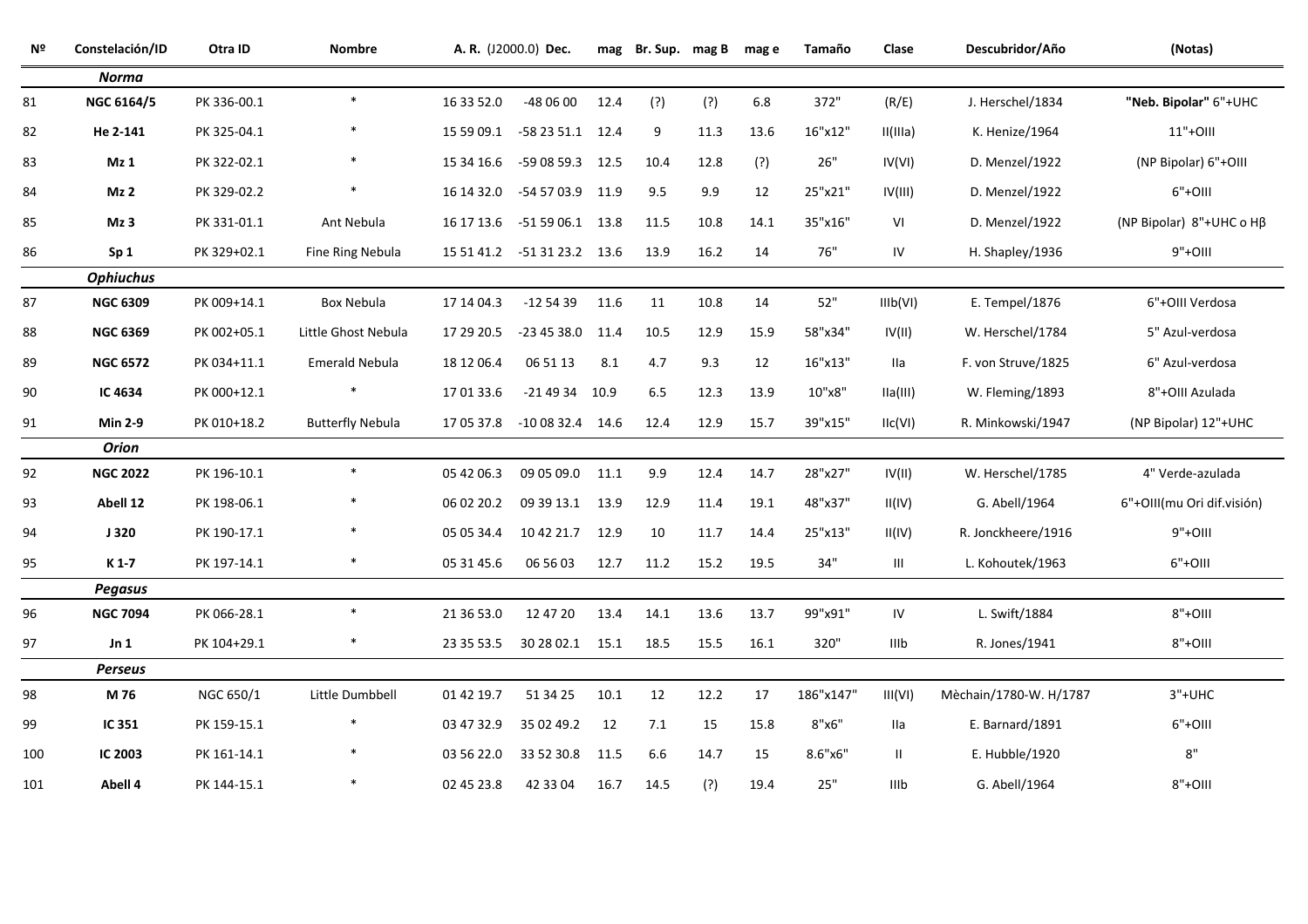| Nº  | Constelación/ID    | Otra ID     | <b>Nombre</b>          |            | A. R. (J2000.0) Dec.        |      | mag Br. Sup. mag B mag e |      |         | Tamaño      | Clase         | Descubridor/Año   | (Notas)                   |
|-----|--------------------|-------------|------------------------|------------|-----------------------------|------|--------------------------|------|---------|-------------|---------------|-------------------|---------------------------|
|     | <b>Puppis</b>      |             |                        |            |                             |      |                          |      |         |             |               |                   |                           |
| 102 | <b>NGC 2438</b>    | PK 231+04.2 | $\ast$                 | 07 41 50.6 | $-144407$                   | 11   | 11.1                     | 10.1 | 17.5    | 73"x68"     | IV(II)        | W. Herschel/1786  | 4". En cum. abierto (M46) |
| 103 | <b>NGC 2440</b>    | PK 234+02.1 |                        | 07 41 55.4 | -18 12 32.8                 | 9.4  | 9                        | 10.8 | 17.6    | 74"x42"     | V(III)        | W. Herschel/1790  | 6" Azulada                |
| 104 | <b>NGC 2452</b>    | PK 243-01.1 |                        |            | 07 47 26.1 -27 20 05.8 12.2 |      | 10.2                     | 12.6 | 19      | 31"x24"     | IV(III)       | J. Herschel/1837  | 6"+OIII(CA NGC2453 cerca) |
| 105 | <b>Min 1-18</b>    | PK 231+04.1 | $\ast$                 | 07 42 03.3 | $-142112.1$ 13.4            |      | 12.5                     | 14   | 19.1    | 33"x28"     | IIb           | R. Minkowski/1946 | $12"+OIII$                |
| 106 | <b>Min 4-2</b>     | PK 248-08.1 |                        | 07 28 55.2 | -35 45 15.5                 | 12   | (?)                      | 12.6 | 12      | $10"$       | $\mathbf{H}$  | R. Minkowski/1948 | 12"+OII o UHC             |
| 107 | <b>Min 3-4</b>     | PK 241+02.1 |                        |            | 07 55 11.2 -23 37 45.7 12.6 |      | 10.8                     | 11.8 | 15.7    | 14.1"X13.5" | IV            | R. Minkowski/1948 | 11"+UHC                   |
|     | <b>Pyxis</b>       |             |                        |            |                             |      |                          |      |         |             |               |                   |                           |
| 108 | <b>NGC 2818 A</b>  | PK 261+08.1 | $\ast$                 | 09 16 01.6 | $-363738$                   | 12.5 | 12.4                     | 13   | 19.5(b) | 80"x50"     | IIIb          | J. Dunlop/1826    | 6"Gris-verd. CA NGC2818   |
| 109 | $K1-1$             | PK 252+04.1 |                        | 08 31 52.6 | $-320607.2$ 15.6            |      | 14.9                     | (?)  | 13.9    | 47"x40"     | IIIb          | L. Kohoutek/1962  | 12"+OIII                  |
| 110 | <b>Min 3-6</b>     | PK 254+05.1 | $\ast$                 | 08 40 40.2 | -32 22 34                   | 11   | 10.3                     | 10.4 | 13.9    | 11"x6"      | Ila           | R. Minkowski/1948 | 4"                        |
|     | <b>Sagitta</b>     |             |                        |            |                             |      |                          |      |         |             |               |                   |                           |
| 111 | <b>NGC 6886</b>    | PK 060-07.2 | $\ast$                 | 20 12 42.8 | 19 59 22.4 11.4             |      | 8                        | 12.2 | 18      | 16"x12"     | H(HI)         | R. Copeland/1884  | 8"+OIII Verde-azulada     |
|     | <b>Sagittarius</b> |             |                        |            |                             |      |                          |      |         |             |               |                   |                           |
| 112 | <b>NGC 6445</b>    | PK 008+03.1 | Little Gem             | 17 49 15.1 | $-200034$                   | 11.2 | 13.1                     | 13.2 | 19      | 180"x150"   | IIIb(III)     | W. Herschel/1786  | 8"+UHC Grisácea           |
| 113 | <b>NGC 6537</b>    | PK 010+00.1 | Red Spider Nebula      | 18 05 13.2 | $-195034.2$ 11.6            |      | 7.8                      | 12.5 | 19.5    | $10"$       | IIa(VI)       | E. Pickering/1882 | 10" Gris Casi estelar     |
| 114 | <b>NGC 6563</b>    | PK 358-07.1 |                        | 18 12 02.6 | $-335206$                   | 11   | 10.2                     | 13.8 | 18      | 54"x41"     | IIIa          | J. Dunlop/1826    | 8"+OIII/UHC Blanquecina   |
| 115 | <b>NGC 6565</b>    | PK 003-04.5 |                        | 18 11 52.6 | $-281042.911.6$             |      | 7.5                      | 12.5 | 18.5    | 13.6"x8"    | IV            | W. Herschel/1799  | 10"+UHC                   |
| 116 | <b>NGC 6567</b>    | PK 011-00.2 |                        |            | 18 13 45.2 -19 04 34.2      | 10.9 | 6.5                      | 11.7 | 14.4    | 11"x7"      | IIa(III)      | E. Pickering/1882 | 8"+OIII o UHC             |
| 117 | <b>NGC 6629</b>    | PK 009-05.1 |                        |            | 18 25 42.5 -23 12 10.2      | 9.9  | 6.6                      | 11.6 | 12.9    | 16"x14"     | lla           | W. Herschel/1784  | 6" Grisácea               |
| 118 | <b>NGC 6644</b>    | PK 008-07.2 |                        |            | 18 32 34.7 -25 07 44.2      | 9.6  | 2.5                      | 12.2 | 15.6    | 2.6"        | $\mathbf{II}$ | E. Pickering/1880 | 8"+OIII Estelar Azulada   |
| 119 | <b>NGC 6818</b>    | PK 025-17.1 | Little Gem Nebula      | 19 43 57.8 | $-140911$                   | 9.3  | 6.4                      | 9.9  | 13.1    | 22"x15"     | IV            | W. Herschel/1787  | 4" Azulada                |
| 120 | IC 4670            | PK 007+01.1 |                        | 17 55 07.2 | -21 44 37.9                 | 11   | 5.9                      | 13.2 | 14.7v   | 6.6"        | $\mathbf{II}$ | J. Lunt/1901      | 10"+OIII Casi estelar     |
| 121 | IC 4776            | PK 002-13.1 |                        | 18 45 50.7 | $-332034$                   | 10.4 | 5.8                      | 10.6 | 14.1    | 8"          | <b>Ila</b>    | W. Fleming/1896   | 10" Azulada               |
| 122 | Abell 44           | PK 015-03.1 |                        | 18 30 11.2 | $-164526.6$ 12.6            |      | 11.9                     | (?)  | 15.8    | 63"x39"     | $\mathbf{H}$  | G. Abell/1955     | 14"+0III                  |
| 123 | Hb <sub>5</sub>    | PK 359-00.1 | Hubble's Double Bubble | 17 47 56.7 | $-295952.7$ 11.8            |      | 8.6                      | 10.5 | 18.6(b) | 19.3"x12"   | $II?$ (VI)    | E. Hubble/1921    | 12"+OIII                  |